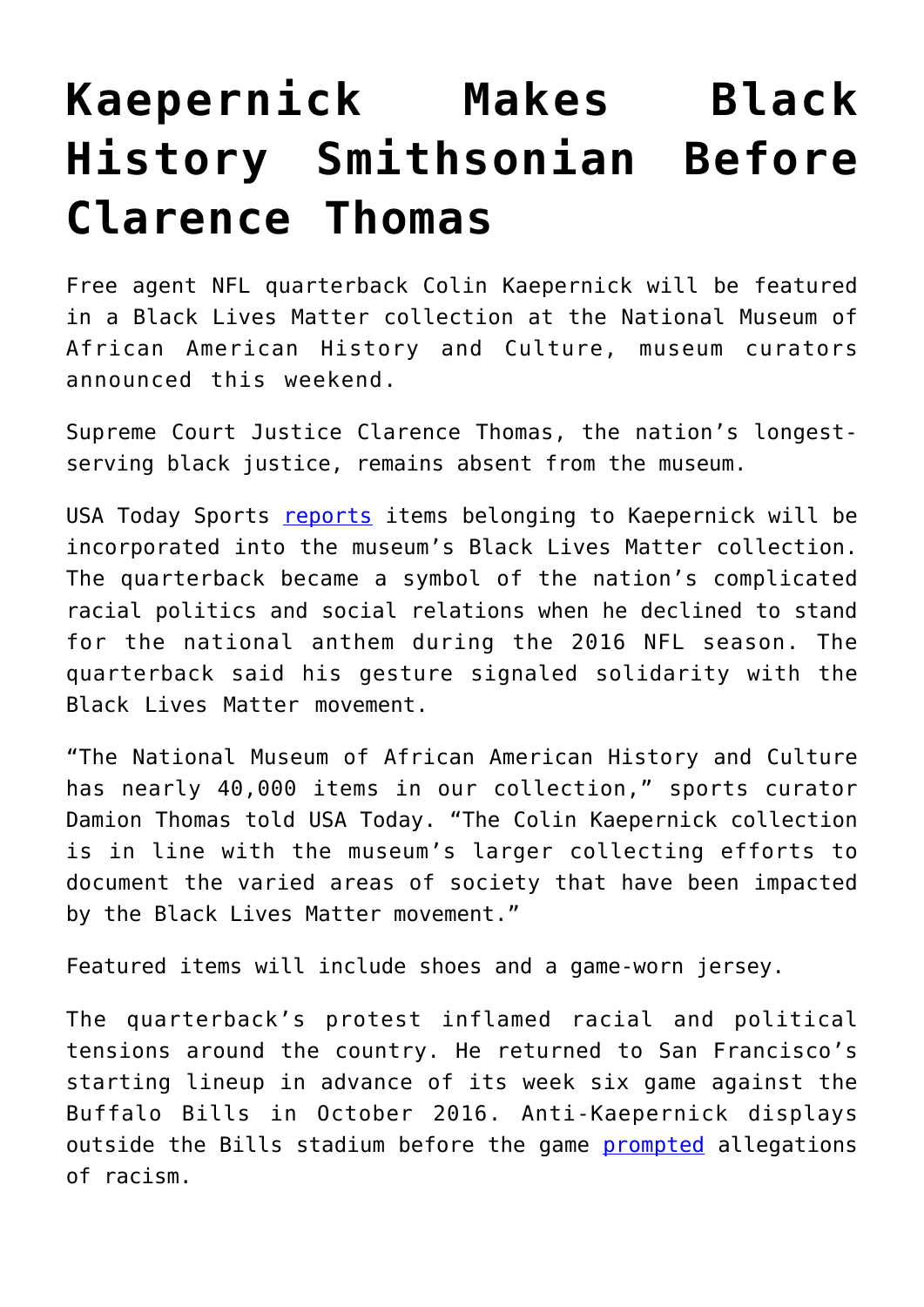Kaepernick was released from his contract with the San Francisco 49ers in March 2017 and is currently a free agent. He [finished](http://www.nfl.com/player/colinkaepernick/2495186/careerstats) the 2016 NFL season on 2,241 passing yards, 18 touchdowns, and four interceptions.

The quarterback's admission into the nation's premier black history museum was fairly speedy relative to Thomas, only the second black man in American history to serve on the Supreme Court. The Daily Caller News Foundation [reported](http://dailycaller.com/2016/10/03/clarence-thomas-is-conspicuously-absent-in-the-new-black-history-smithsonian/) that Thomas was not included in the museum in 2016. His exclusion prompted [resolutions](http://dailycaller.com/2016/12/05/congress-demands-black-history-smithsonian-include-clarence-thomas/) in both houses of Congress urging his incorporation in the museum.

Thomas was born in Georgia's coastal lowlands among impoverished Gullah speakers. By his own account, he did not master English until his early 20s. He came of age in Jim Crow Savannah, Georgia, where he was ridiculed by white neighbors and classmates for his unpolished style. During this period, most public spaces in Savannah were segregated by race.

Despite the startling racial injustices of his youth, he went on to the College of the Holy Cross and Yale Law School. He was appointed to the Supreme Court by President George H.W. Bush in 1991.

The museum has consistently denied that it applies ideological litmus tests in preparing its exhibits.

"There are many compelling personal stories about African-Americans who have become successful in various fields, and obviously, Associate Justice Thomas is one of them," a spokesman said. "However, we cannot tell every story in our inaugural exhibitions."

"We will continue to collect and interpret the breadth of the African-American experience," the spokesman added.

*This [article](http://dailysignal.com/2017/08/21/kaepernick-makes-black-history-smithsonian-before-clarence-thomas/) was republished with permission from the Daily Signal.*